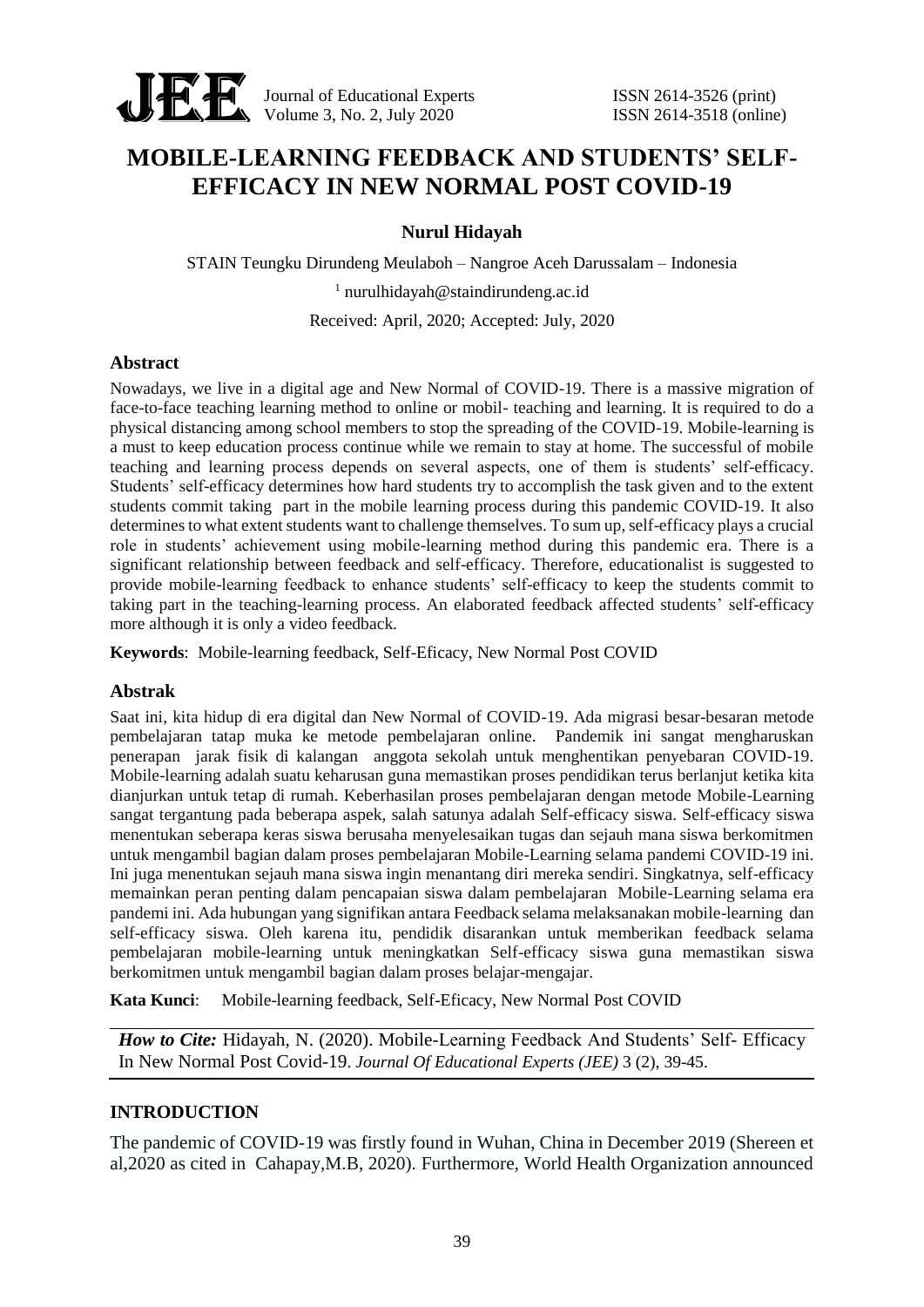*Hidayah*, Mobile-Learning Feedback And Students' Self- Efficacy In New Normal Post Covid-19 40

the global pandemic COVID-19 spreading in May 11, 2020 (Cahapay,M.B (2020), hence the psychical distancing is required to stop the spreading and Indonesia is no exception. Many schools require their students to remain at home, however, education or teaching learning process had to continue. This fact leads to the increase of the use of Mobile-learning tools in teaching and learning. Mobile learning which is commonly known as M-learning have been a popular trend among students. Rikala 2013 says that mobile learning is "learning in which learners are using mobile devices such as laptop, mobile phone, digital players, etc. to enhance learning by gaining knowledge, skills and experiences". Since Mobile means portable and movable, there are a lot of mobile learning devices.

There are many factors of successful learning process besides the learning applications. One of the factors is self-efficacy of student. Many experts defined what self-efficacy definition is, Bandura (1977) has written several articles on self-efficacy defines it as "People's judgments of their capabilities to organize and execute courses of action required to attain designated types of performances". Moreover, Ormrod (2011) said that self-efficacy plays an important role in how hard one's try to accomplish the task and to challenge it.

Boggiano & Pittman et all., (2014 as cited in Ormrod 2011) says self-efficacy as " students' confidence about their ability to handle day-to-day tasks...". This may lead to students' achievement; therefore, the researcher pays attention on mobile-learning process students' selfefficacy. Moreover, Bandura (1997) argued that the development of belief in one's personal efficacy will change in response to experience, cognition, vicarious experience and social persuasion (as cited in Silmon 2011). Additionally, Rahil at all,, (2006) said that self-efficacy was enhanced when students perceived they performed well.

Therefore, the writers would like to investigate the relationship between M-learning feedback and students' self efficacy in learning. Although there are alot of researches on selfefficacy (e.g., Kamil & Dairabi, 2012 ; Dimajani & Fatemeh 2014 ) has conducted, unfortunately, such studies did not investigate the relationship between feedback and students' academic self-efficacy especially Mobil-learning-feedback.

According to Schunk 2008, performance feedback is feedback on the accuracy work which is included corrective information as well. The term of Mobile-learning-performance feedback, this study tries to seek the feedback influences that students got after doing a task on mobile phone or online evaluation.The M-leaning feedbacks received may influence students' self efficacy and their willingness to do an independent study during online teaching and learning process. In addition, this paper would like to investigate the correlation of feedback that students' mostly get on mobile-learning and its' effect on their self-efficacy.

## **COMPRISING THE IMPORTANT ISSUES**

### **1. Student Self Efficacy and Sources of It**

Self-efficacy refers to one' s belief about his/her capability to learn or to perform certain task (Bandura, 1986, 1997). Likewise, Mahyuddin (2006) argued that self-efficacy is one of measurements control over individual's thoughts, feelings and actions. In short, self-efficacy is the belief that students' hold about their capability mastering the subject that may influences their efforts and commitment in learning. Furthermore, there are many factors affects one's self efficacy. Bandura (1997) argued that self-efficacy belief are constructed from four main sources; Enactive Mastery Experiences, Vicarious experiences, verbal persuasion, and physiological and affective states.

Enactive Mastery Experiences refers to what people learn from their experience of success or failure (Kamil, 2012). This personal experience influences one's self efficacy most, therefore, Bandura (1994. P. 2) states "success helps build a strong sense of efficacy, while failure undermine it, particularly if failures occur before a sense of efficacy is firmly establish".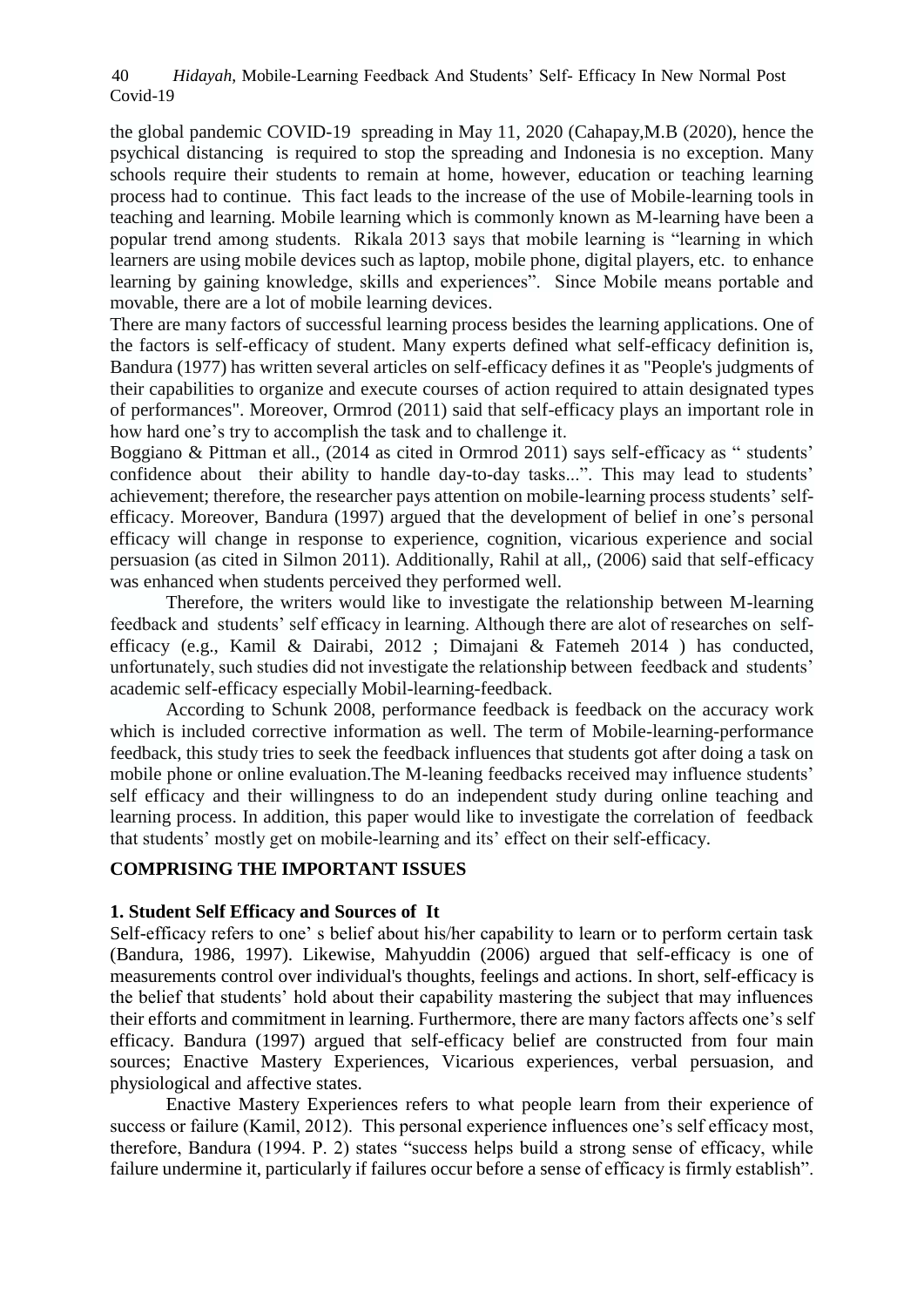Experiences in facing difficult tasks, problems and situations lead to a strong sense of self efficacy (Bandura, 1977). In term of learning, enactive mastery experiences related to students' perceived feedbacks.

Secondly, vicarious experiences mean people judgement about their capabilities by comparison with others. Individual may appraise their capability by observing others successes or failures experiences who are at the same level of knowledge or skills in executing given task (kamil, 2012. In other world, Vicarious experiences is mediated through modeled attainment.

Third, verbal persuasion which means "verbally persuaded that one's have the requisite knowledge or skill required to do a task given''(Kamil, 2012. P. 30). This may lead to greater effort and maintain it if they pursue faces a difficult task, problems or situation. Finally, physiological and affective states which is related to tasks that need physical accomplishments (Bandura, 1997). To sum up, the lecturers should pay more attention on the four factors in increasing students' self-efficacy hence they commit in the online teaching-learning process during New Normal of COVID-19.

Additionally, the presentation of the review of previous researches is provided in a tabular form. The authors, years of publication, the focus of studies, settings, Sampling procedure, instruments and finding, validity and reliability are presented in the table below;

| Author/<br>Year<br>published            | <b>Focus of the</b><br>study                                                                                                | <b>Research</b><br><b>Design</b>               | <b>Subject</b><br>$(n)$ /<br>setting       | <b>Sampling</b><br><b>Procedure</b>                                                         | Instrument,<br>Validity &<br>reliability   | <b>Result of the study</b>                                                                                                                                                                                     |
|-----------------------------------------|-----------------------------------------------------------------------------------------------------------------------------|------------------------------------------------|--------------------------------------------|---------------------------------------------------------------------------------------------|--------------------------------------------|----------------------------------------------------------------------------------------------------------------------------------------------------------------------------------------------------------------|
| <b>Becker</b><br>and<br>Gable<br>(2009) | Self-Efficacy<br>and GPA,<br>Attendance,<br>and College<br>Student                                                          | Survey<br>questionnaire                        | College<br>student=<br>194                 | Not reported                                                                                | Validity and<br>reliability<br>established | Age and gender are<br>not related to success<br>at the study, however<br>there is a significant<br>relationship between<br>GPA, Attendance,<br>and retention. Self-<br>efficacy was equally<br>related to GPA. |
| Jain at al<br>(2006)                    | Self-Efficacy<br>as a Function<br>of<br>Attributional<br>Feedback                                                           | Survey<br>Questionnaire<br>And<br>experimental | eighth<br>grade<br>students<br>$=192$      | random<br>selection<br>and follow-<br>up<br>recommend<br>ation by<br>mathematics<br>teacher | Validity and<br>reliability<br>established | improvement in self<br>efficacy judgments<br>was significantly<br>more for attributional<br>feedback conditions<br>as compared to no<br>attributional feedback<br>conditions                                   |
| <b>Parilah</b><br>M at al<br>(2011)     | the<br>relationship<br>between the<br>learners' self-<br>efficacy and<br>their writing<br>performance<br>and<br>competence. | writing<br>assessments<br>and<br>Questionnaire | secondar<br>y school<br>students<br>$=120$ | Quota<br>sampling                                                                           | Adapted<br>from Pajares<br>(1996)          | There is a positive<br>correlation between<br>self-efficacy and<br>writing                                                                                                                                     |
| <b>Rahil</b> at<br>al (2006)            | The<br>relationship<br>between                                                                                              | Survey<br>Questionnaire                        | Eight<br>secondar<br>у                     | stratified<br>random                                                                        | Adopted<br>from                            | Students with high<br>self efficacy often<br>display greater                                                                                                                                                   |

**Table 1.** Methodological Review of Research Evidence on Self-Efficacy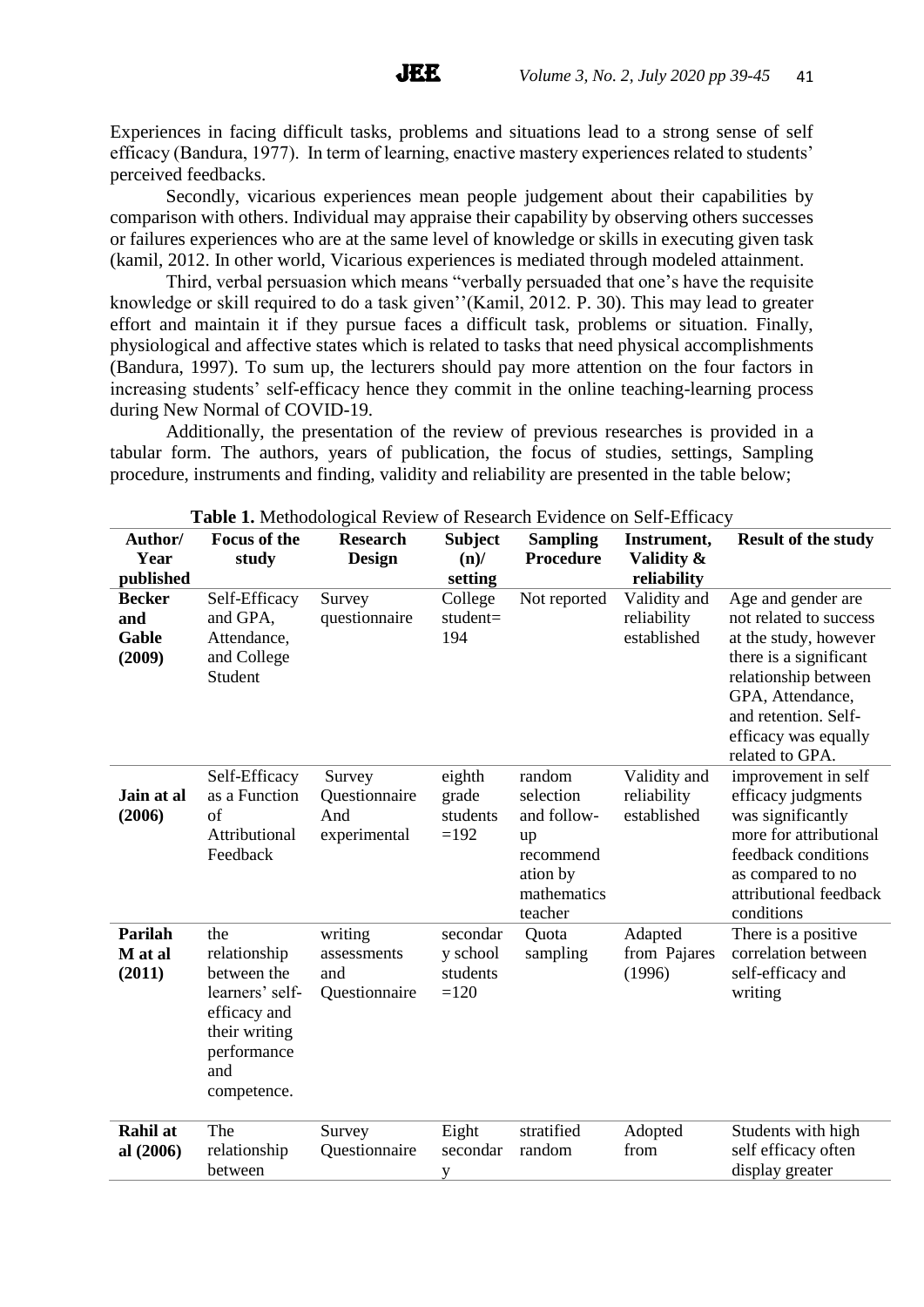| Author/<br>Year<br>published      | <b>Focus of the</b><br>study                                                                                                         | <b>Research</b><br><b>Design</b>                                   | <b>Subject</b><br>$(n)$ /<br>setting                                      | <b>Sampling</b><br><b>Procedure</b> | Instrument,<br>Validity &<br>reliability                                                       | <b>Result of the study</b>                                                                                                                                                    |
|-----------------------------------|--------------------------------------------------------------------------------------------------------------------------------------|--------------------------------------------------------------------|---------------------------------------------------------------------------|-------------------------------------|------------------------------------------------------------------------------------------------|-------------------------------------------------------------------------------------------------------------------------------------------------------------------------------|
|                                   | students' self-<br>efficacy and<br>their English<br>language<br>achievement                                                          |                                                                    | schools<br>students<br>$N=1,146$                                          |                                     | <b>Bandura</b><br>(1995),<br>Kim and<br>Park (1997)                                            | performance<br>comparatively to<br>those with low<br>efficacy                                                                                                                 |
| Wang<br>and Wu<br>(2008)          | The role of<br>feedback and<br>self-efficacy<br>on web-based<br>learning                                                             | Survey<br>questionnaire<br>and<br>Networked<br>portfolio<br>system | College<br>students                                                       | <b>Not</b><br>mentioned             | Validity and<br>reliability<br>established                                                     | Students who<br>provided elaborated<br>feedback had high<br>self-efficacy than<br>those who did not<br>and applied more<br>high-level learning<br>strategies.                 |
| <b>Bobo</b> and<br><b>Andrews</b> | Using video<br>feedback to<br>measure self-<br>efficacy                                                                              | Experimental<br>and survey<br>questionnaire                        | athletic<br>training<br>educatio<br>nal<br>program<br>students<br>$(N=3)$ | Voluntary                           | adapt the<br>instruments<br>from both<br>Dr. Douglas<br>Mann, PhD<br>(Mann $&$<br>Eland, 2005) | The use of video<br>feedback could<br>increase self-efficacy<br>when learning to<br>perform a PCS.                                                                            |
| <b>Yang and</b><br>Wu<br>(2013)   | Effects of<br>Feedback<br>Types on the<br>Student's<br>Self-Efficacy<br>in Web based<br>learning                                     | Survey<br>questionnaire<br>and<br>experimental                     | senior<br>high<br>school<br>students<br>$(N=13)$                          | <b>Not</b><br>mentioned             | Validity and<br>reliability<br>established                                                     | receiving KCR type<br>of feedback can<br>enhance student's<br>self-efficacy.                                                                                                  |
| Zajacova<br>at al<br>(2005)       | self-efficacy,<br>stress, and<br>academic<br>success in<br>college                                                                   | Survey<br>questionnaire                                            | College<br><b>Students</b><br>$N = 107$                                   | <b>Not</b><br>mentioned             | Validity and<br>reliability<br>established                                                     | academic self-<br>efficacy is a more<br>robust and consistent<br>predictor than stress<br>of academic success.                                                                |
| Wang at<br>al (2013)              | Examining<br>measurement<br>properties of<br>an English<br>self-efficacy<br>scale for<br>English<br>language<br>learners in<br>Korea | Survey<br>Questionnaire                                            | Undergr<br>aduate<br>students<br>$N = 167$                                | Convenienc<br>e sampling            | Validity and<br>reliability<br>established                                                     | <b>QESE</b> largely satify<br>the Raschmodel for<br>unidimensionality<br>and listening<br>comprehension is the<br>most difficult task<br>while reading is the<br>easiest task |
| <b>Chan and</b><br>Lam<br>2010    | the effects of<br>four types of<br>teachers'<br>evaluative<br>feedback on<br>Chinese<br>students'                                    | Experimental                                                       | Grade7<br>and 8<br>students<br>$N = 156$                                  | Random<br>sampling                  | Validity and<br>reliability<br>established                                                     | Formative and self-<br>referenced feedback<br>encouraged students<br>to adopt a learning<br>goal that emphasized<br>incremental self-<br>improvement, while                   |

*Hidayah*, Mobile-Learning Feedback And Students' Self- Efficacy In New Normal Post Covid-19 42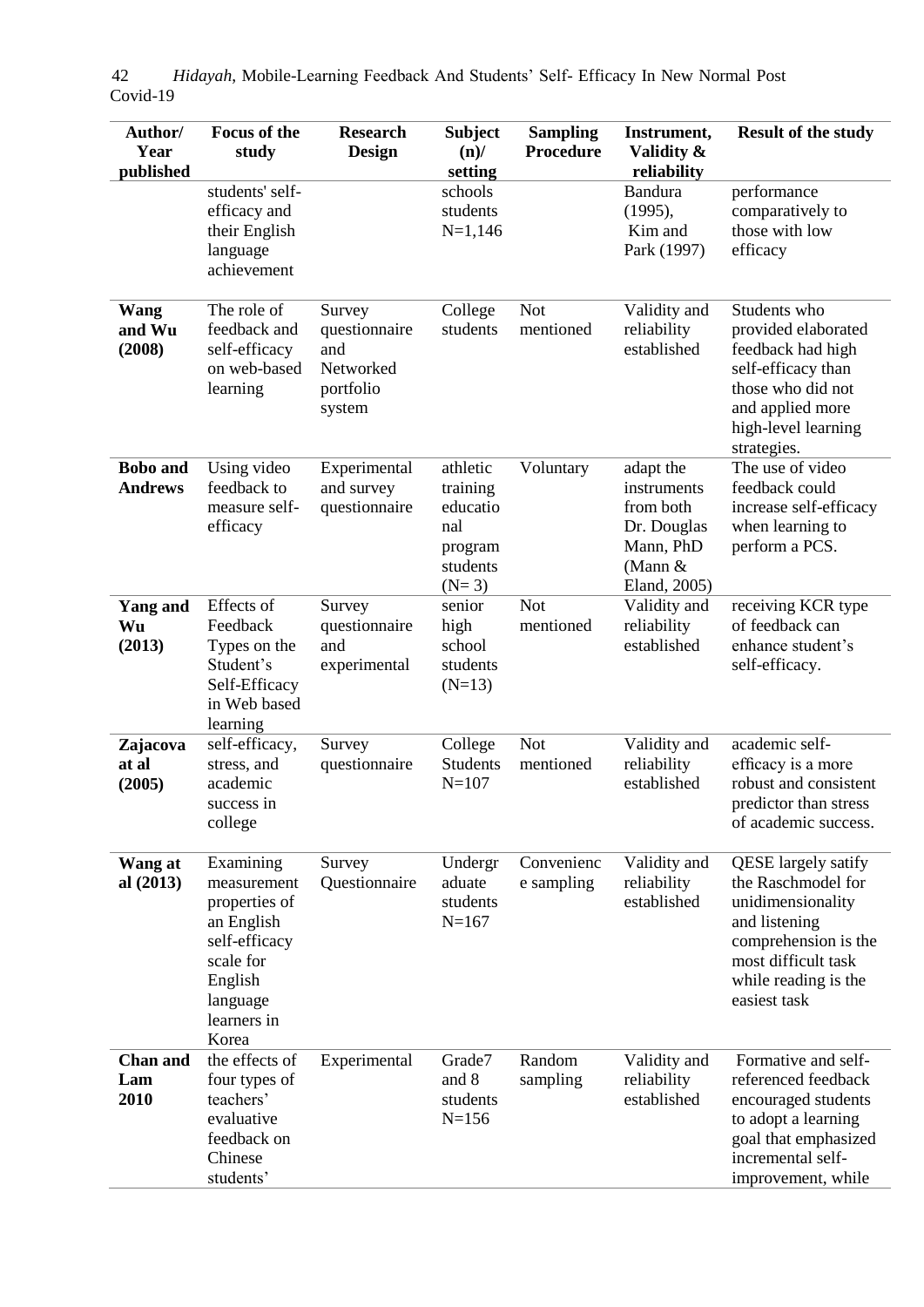JEE.

| Author/<br>Year | <b>Focus of the</b><br>study | <b>Research</b><br><b>Design</b> | <b>Subject</b><br>$(n)$ / | <b>Sampling</b><br><b>Procedure</b> | Instrument,<br>Validity & | <b>Result of the study</b> |
|-----------------|------------------------------|----------------------------------|---------------------------|-------------------------------------|---------------------------|----------------------------|
| published       |                              |                                  | setting                   |                                     | reliability               |                            |
|                 | self-efficacy                |                                  |                           |                                     |                           | summative and norm-        |
|                 | in English                   |                                  |                           |                                     |                           | referenced feedback        |
|                 | vocabulary                   |                                  |                           |                                     |                           | pointed towards a          |
|                 | acquisition                  |                                  |                           |                                     |                           | performance goal that      |
|                 |                              |                                  |                           |                                     |                           | defined success as out     |
|                 |                              |                                  |                           |                                     |                           | performing others.         |

## **M-Learning-Feedback and Self-Efficacy in Islamic View**

"Read in the name of Allah" (al-Alaq 96;1)

This show us how Islam pay attention more on knowledge. The wise Umar bin Khatab, Khulafa ' Al-Rasyid said " teach your children with contemporary knowledge for they are born in era which is different from yours". This emphasize that we should prepare our new generation the knowledge to challenge future in order to be better ummah. Islam encourage us to use the recent method and technology in line with the era and situation.

In term of self-efficacy, Noornajihan at al (2012) argued that self-efficacy as personal belief about one's ability to perform tasks will affect: 1) the actions and conduct of behavior, 2) the option to approach a situation and environment, 3) due to perform certain tasks. Moreover, Larson et al (1992, as cited in Noornajihan at al, 2012) argued that self-efficacy awareness create a link between one's knowledge and action so he/she perform tasks based on knowledge which is commonly known as " heart" in Islamic view. This is in line with the concept of purification of soul (al-nafs tazkiyah) introduced by al-Ghazali in which three elements (Mind, Liver, and Behaviors) take role. Noornajihan at al (2012) argued

"Mind represented by knowledge about Islam, the liver is represented by a person's faith or belief in God and behaviors, represented by the Muslim's individual actions in daily life".

#### **The Role of Feedbacks in Learning Process**

Many researches fund that feedback plays an important role in teaching and learning process. Feedback is the main recourses of information helping learners to correct the mistakes, improve academic achievement, and enhance motivation (Wang & Wu, 2008). More over, according to Pintrick & schunk (2002) feedback that emphasizes mastery, self-improvement, and achievement influences student's self-efficacy positively.

According to Wang and Wu (2008), There are three types of feedback used to assess feedback information: 1) knowledge of result ( KR) which means a simple verification toward learner's responses as true or false in task given, such as " you are righ". 2) knowledge of correct response (KCR) gives the learner the content of correct answer. 3) elaborated feedback (EF) that provides the information to help the learner to reason the correct answer. Since we live in the digital age, most of the activities need the advanced of technology and education is no exception.

#### **CONCLUSION**

There is a massive migration of face-to-face teaching learning method to online teaching learning due to pandemic COVID-19. It is required to do a physical distancing among school members to stop the spreading of the COVID-19 and mobile-learning is a must to keep education process continue while we remain to stay at home. The successful of mobile teaching and learning process depends on several aspects, one of them is students' self-efficacy. Students' self-efficacy determines how hard students try to accomplish the task and to the extent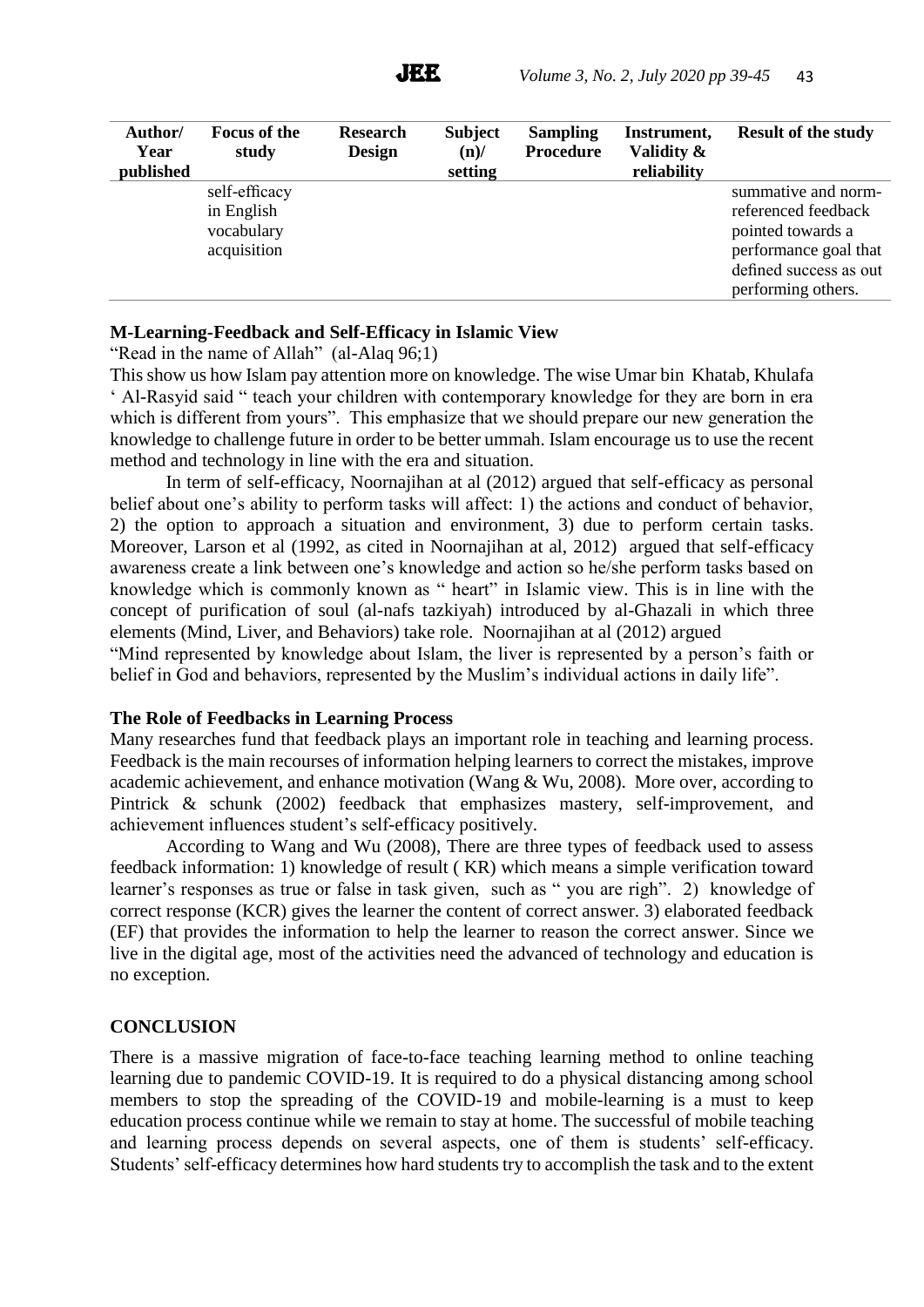*Hidayah*, Mobile-Learning Feedback And Students' Self- Efficacy In New Normal Post Covid-19 44

students commit take part in the mobile learning process during this pandemic COVID-19. It also determines to what extent students want to challenge themselves. To sum up, self-efficacy play a crucial role in students' achievement in mobile-learning during this pandemic era. Additionally, Educationalists should enhance students' self-efficacy by providing the positive feedback during mobile-learning. Elaborated feedback affected students' self-efficacy more although it is only a video feedback.

# **REFERENCES**

- Ashton, P. T., & Webb, R. B. (1986). Making a difference: Teachers' sense of efficacy and student achievement.New York: Longman.
- Bandura, A (1997). Self- efficacy: The exercise of control. New York: W.H.Freeman and Company.
- Bandura, A. (1997). Self-efficacy: The exercise of control. New York: Freeman.
- Bandura, A. (2001). Social cognitive theory: An agentic perspective. Annual Review of Psychology, 52, 1−26.
- Bobo, L., & Andrews, A. (2010). Using video feedback to measure self-efficacy. Journal of Instructional Pedagogies, 3, 1–11.
- Cahapay, M. B. (2020). Rethinking Education in the New Normal Post-COVID-19 Era: A Curriculum Studies Perspective. Aquademia, 4(2), ep20018. https://doi.org/10.29333/aquademia/8315
- Chan, J. C. Y., & Lam, S. (2010). Effects of different evaluative feedback on students' selfefficacy in learning. Instructional Science, 38(1), 37–58. http://doi.org/10.1007/s11251- 008-9077-2
- Gibbs, S & Powell, B (2011). Teacher efficacy and pupil behaviour: the structure of teachers' individual and collective beliefs and their relationship with number of pupils excluded from school. British journal of educational psycholog (2011). 82, 565-584. UK.
- Jain, S., Bruce, M. A., Stellern, J., & Srivastava, N. (2006). Self-Efficacy as a Function of Attributional Feedback. Journal of School Counseling, 5(4). Retrieved from http://eric.ed.gov/?q=Bandura&ft=on&id=EJ901165
- Journal, B., Vol, E., Centre, E., & Uk, D. (2014). Academic Self-Efficacy: a Reliable Predictor of Educational Performances. British Journal of Education, 2(3), 57–64.
- Kamil, Dairabi. Secondary school EFL teacher's self-efficay, understanding of, and practices in school-based curriculum development in the district of Kerinci, Indonesia; IIUM Desertation, 2012
- Mahyuddin, R., Elias, H., Cheong, L. S., Muhamad, M. F., Noordin, N., & Abdullah, M. C. (2006). the Relationship Between Students ' Self Efficacy and Their English Language Achievement. Jurnal Pendidik Dan Pendidikan, Jil.21(1996), 61–71.
- Noornajihan Jaafar, Ab. Halim Tamuri, Ghazali, N. M., Amat, R. A. M. @, Raus, N. M., & Hassan, S. N. S. (2012). The Importance of Self-Efficacy: A Need for Islamic Teachers as Murabbi. Procedia - Social and Behavioral Sciences, 69(Iceepsy), 359–366. http://doi.org/10.1016/j.sbspro.2012.11.421
- Ormrod, Jeanne Ellis (2011). Educational Psychology: developing learners. United States of America: Pearson.
- Shah, P. M., Hamiah, W., Mahmud, W., & Din, R. (2011). Self-Efficacy in the Writing of Malaysian ESL Learners, 15, 8–11.
- Vittorio, G., Barbaranelli C., Steca p., at all (2006). Teachers' self-efficacy beliefs as determinants of job satisfaction and students' academic achievement:A study at the school level. Journal of School Psychology 44 (2006) 473–490.